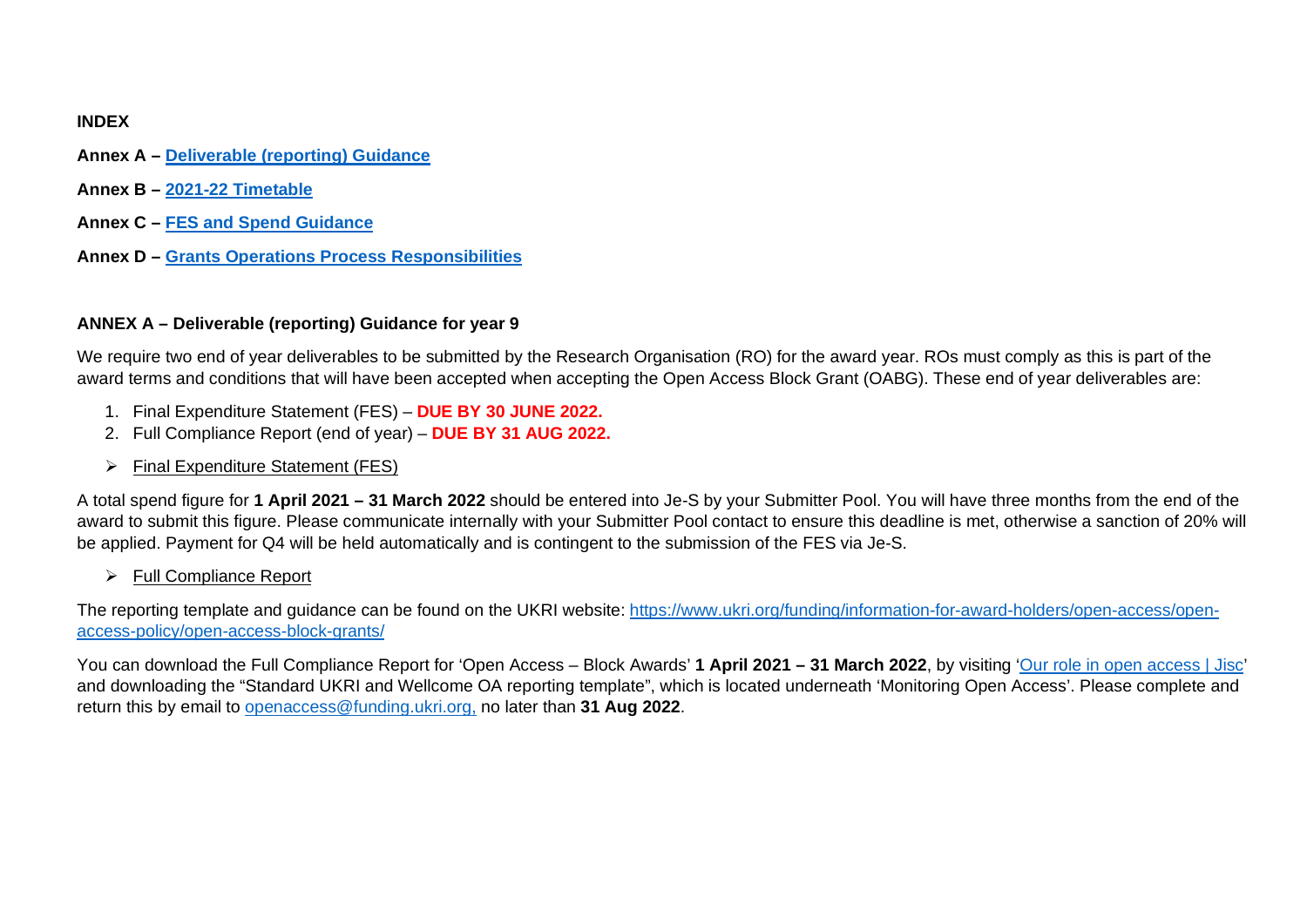# **ANNEX B**

## **2021-22 (Year 9) Timetable**

| Due date                                                                                                                                                                                                           | <b>Action</b>                                                     | <b>How</b>                                                                                                                                                                                                                                                                                                                                                                                                                                                                                                                                                                                                                                                                                                                                                                                                                                        |
|--------------------------------------------------------------------------------------------------------------------------------------------------------------------------------------------------------------------|-------------------------------------------------------------------|---------------------------------------------------------------------------------------------------------------------------------------------------------------------------------------------------------------------------------------------------------------------------------------------------------------------------------------------------------------------------------------------------------------------------------------------------------------------------------------------------------------------------------------------------------------------------------------------------------------------------------------------------------------------------------------------------------------------------------------------------------------------------------------------------------------------------------------------------|
| By 31/03/2021                                                                                                                                                                                                      | Offer document<br>generated via Je-S                              | Offer document will be issued to the RO Submitter Pool via Je-S.<br>$\bullet$<br>UKRI will email the OA contact to advise when the award will be available to view. This is because the<br>$\bullet$<br>award is generated to the RO's Submitter Pool only. The OA contact will need to liaise with their<br>Submitter Pool to obtain a copy of the award letter. UKRI will not issue a separate copy of the award<br>document or confirmation of the value of the offer.<br>NOTE: The Principal Investigator (PI) on the Grant is required for the purpose of generating an award. The<br>PI will receive system notifications such as notification that the offer for the Grant has been generated, but<br>the Offer Document itself will go to the Submitter Pool. Grants will have a grant reference in the following<br>format: EP/XXXXXX/1. |
| 15/04/2021<br>Depending on date of<br>award issued you have<br>approximately 15 days.<br>You should always<br>check the due date in<br>Je-S.                                                                       | <b>Submitter Pool to</b><br>accept offer via Je-S                 | The Submitter Pool are responsible for reviewing the terms and conditions (T&Cs) and accepting the offer<br>in Je-S by the 1 <sup>st</sup> April 2021. By accepting the offer you are agreeing to the T&Cs of the Grant which<br>include two deliverable reports:<br><b>Final Expenditure Statement</b><br>1)<br>2) Full Compliance Report<br>The RO is also agreeing to manage their budget in accordance with the Policy guidance.<br>https://www.ukri.org/funding/information-for-award-holders/open-access/open-access-policy/                                                                                                                                                                                                                                                                                                                |
| 01/06/2021<br>This is a guidance date<br>and most RO's will<br>complete this soon<br>after accepting the<br>offer. You will have<br>until the due date in<br>Je-S and this should<br>be the date you adhere<br>to. | <b>Submitter Pool to</b><br>complete Start<br>Certificate in Je-S | The Submitter Pool are responsible for completing and submitting the Start Confirmation in Je-S.<br>NOTE: The Submitter Pool cannot do this until the offer has been accepted, which is expected to be by the<br>1 <sup>st</sup> April 2021. They will need to enter a start date 1 <sup>st</sup> April 2021 as requested in the T&Cs.<br>Only once the Offer is accepted and Start Confirmation submitted can payments begin.<br>We require the Start Confirmation to be completed by the 1 <sup>st</sup> June 2021 in readiness for the first quarter<br>(Q1) payments to be issued. So this is in the interest of the RO to meet this date, otherwise payments will<br>start the begin the next available payrun.                                                                                                                              |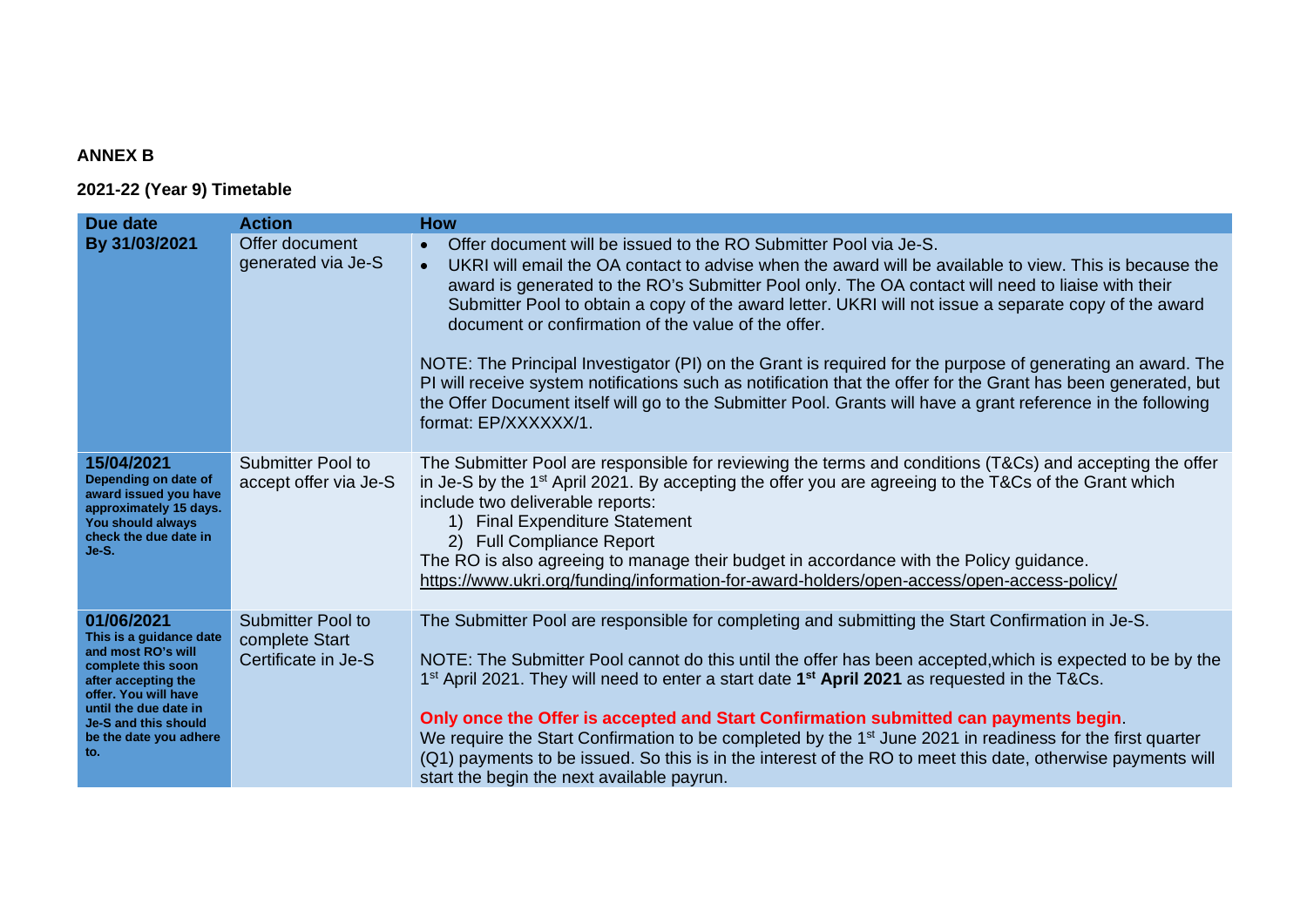| June                                                                       | Awards published                                    | Once all RO's have accepted the awards through Je-S, UKRI will then publish a document listing all of the<br>OABG awards on the UKRI website.                                                                                                                                                                                                                                                                                                                                                                                                                                                                                              |  |  |
|----------------------------------------------------------------------------|-----------------------------------------------------|--------------------------------------------------------------------------------------------------------------------------------------------------------------------------------------------------------------------------------------------------------------------------------------------------------------------------------------------------------------------------------------------------------------------------------------------------------------------------------------------------------------------------------------------------------------------------------------------------------------------------------------------|--|--|
| $03/06/2021 -$<br>15/06/2021                                               | Quarter 1 payment                                   | Automatic Payment via Grants pay run.                                                                                                                                                                                                                                                                                                                                                                                                                                                                                                                                                                                                      |  |  |
| $03/09/2021 -$<br>15/09/2021                                               | Quarter 2 payment                                   | Automatic Payment via Grants pay run.                                                                                                                                                                                                                                                                                                                                                                                                                                                                                                                                                                                                      |  |  |
| $03/12/2021 -$<br>15/12/2021                                               | Quarter 3 payment                                   | Automatic Payment via Grants pay run.                                                                                                                                                                                                                                                                                                                                                                                                                                                                                                                                                                                                      |  |  |
| <b>Available</b><br>01/04/2022<br><b>Complete by</b><br>30/06/2022         | <b>Final Expenditure</b><br>Statement (FES)         | The OA contact is responsible for sending all spend figures to date to their RO Submitter Pool. These<br>must be entered into Je-S when completing the Final Expenditure Statement (FES). The final payment<br>will be held until the FES is submitted and Full Compliance report is received. Your RO has the standard<br>three months to complete these documents and submit them to UKRI.<br>Failure to submit in a timely manner may result in a 20% sanction being applied, which may result in UKRI<br>claiming back 20% of the award. This may increase to 100% if the FES and Final Report are not received<br>in a timely manner. |  |  |
| $03/03/2022 -$<br>15/03/2022<br>(Dependent on<br>when FES is<br>submitted) | Quarter 4 payment                                   | The Q4 payment is held until the FES and Full Compliance report have been received and reviewed. UKRI<br>will then reconcile the Grant.<br>If the RO is in credit at the end of year 9, we will recoup these costs.<br>$\bullet$<br>If the RO is in debit at the end of year 9 then the RO will be responsible for covering any overspend.<br>NOTE: When the Q4 payment is made will be dependent on when the FES is submitted. The grant<br>will be reconciled and then the final payment will be picked up in the next quarter pay run.                                                                                                  |  |  |
| <b>Available</b><br>01/04/2022<br><b>Complete by</b><br>31/08/2022         | <b>Full Compliance</b><br>reports for 2021-<br>2022 | The template for the Full Compliance report is available on the JISC Website. (please see Annex A for the<br>report link)<br>The OA contact is responsible for completing the Full Compliance report in consultation with their Finance<br>team(s), and for returning it to by email to openaccess@funding.ac.uk                                                                                                                                                                                                                                                                                                                           |  |  |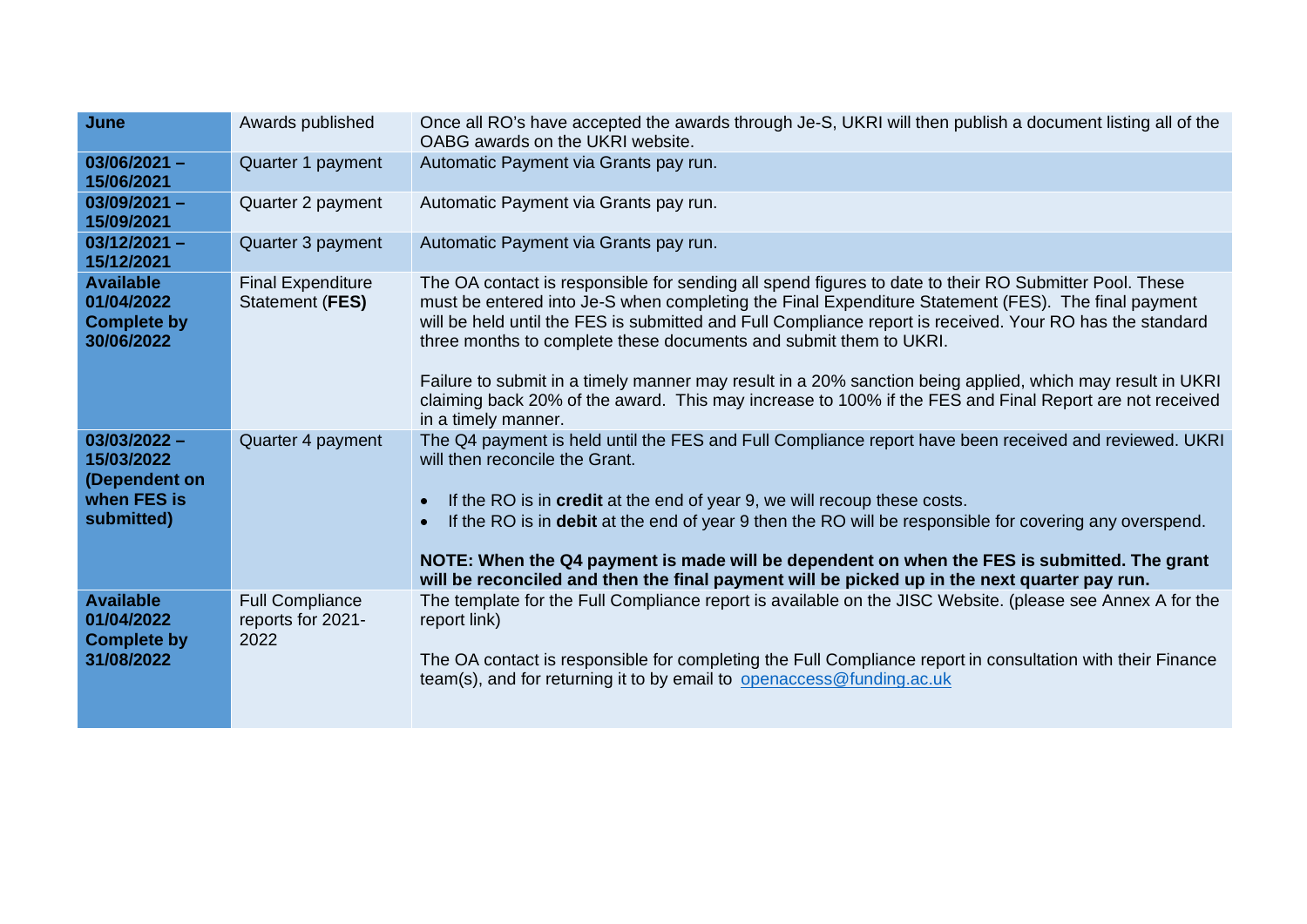### <span id="page-3-0"></span>**ANNEX C – FES and Spend Guidance**

**By completing the FES in Je-S, you are reporting your spend from the UKRI award. The Q4 (the final payment) is held until the FES and Full Compliance reports have been received and reviewed.** 

| <b>FES IS</b>                        | <b>Higher than award value</b>                                                                                                                                                                                                                                                                                                       | Equal to the award value                                                                                            | Less than the award value                                                                                                                                                                                              |
|--------------------------------------|--------------------------------------------------------------------------------------------------------------------------------------------------------------------------------------------------------------------------------------------------------------------------------------------------------------------------------------|---------------------------------------------------------------------------------------------------------------------|------------------------------------------------------------------------------------------------------------------------------------------------------------------------------------------------------------------------|
|                                      | An RO reports that they have<br>spent more than the total value<br>of the UKRI award                                                                                                                                                                                                                                                 | An RO is reporting that they<br>have spent all the UKRI<br>award                                                    | An RO is reporting that they have unspent funds from the UKRI<br>award                                                                                                                                                 |
| $Q4 - Held$<br>until FES<br>received | All the Q4 payment is paid out in the next pay run, after the<br>award is reconciled                                                                                                                                                                                                                                                 |                                                                                                                     | The system looks to see if the unspent funds are more than or<br>less than the final quarter amount to be paid.                                                                                                        |
|                                      |                                                                                                                                                                                                                                                                                                                                      |                                                                                                                     | If less – the difference is paid in the Q4 Payment.                                                                                                                                                                    |
|                                      |                                                                                                                                                                                                                                                                                                                                      |                                                                                                                     | If more -the final Q4 payment is cancelled and the system will<br>also look to recoup anything which has been overpaid through the<br>next available pay run to your RO.                                               |
| <b>RO</b>                            | If a RO has spent an equal or higher amount to the award then it<br>is down to the RO to decide if they wish to enter a FES of the<br>equal value to the award or the actual spend which is higher We<br>recommend ROs should report any overspend (so actual spend)<br>in the Final Expenditure Statement (FES) for audit purposes. |                                                                                                                     | RO's are not permitted to retain unspent funds from UKRI awards.<br>These must be returned to UKRI.<br>Important:                                                                                                      |
|                                      | Please note, that no invoices can be issued to recover additional<br>costs.<br>Important:                                                                                                                                                                                                                                            |                                                                                                                     | Any underspend reported in the FES will be fully recovered. The<br>underspend recovered will be the difference between the total<br>amount offered in the award and the spend amount reported by<br>the RO in the FES. |
|                                      | Overspend on the OABG will not be met by UKRI<br>$\bullet$                                                                                                                                                                                                                                                                           |                                                                                                                     |                                                                                                                                                                                                                        |
|                                      | ROs will be responsible for covering any overspend<br>$\bullet$<br>$\bullet$<br>2022) awards                                                                                                                                                                                                                                         | ROs are not permitted to carry forward overspend from<br>year 8 awards and offset this against their year 9 (2021 - | Exceptions – Some ROs have accumulated credit that cannot be<br>recouped due to maximum award restrictions. In these cases,<br>ROs are expected to factor this into the reported spend.                                |